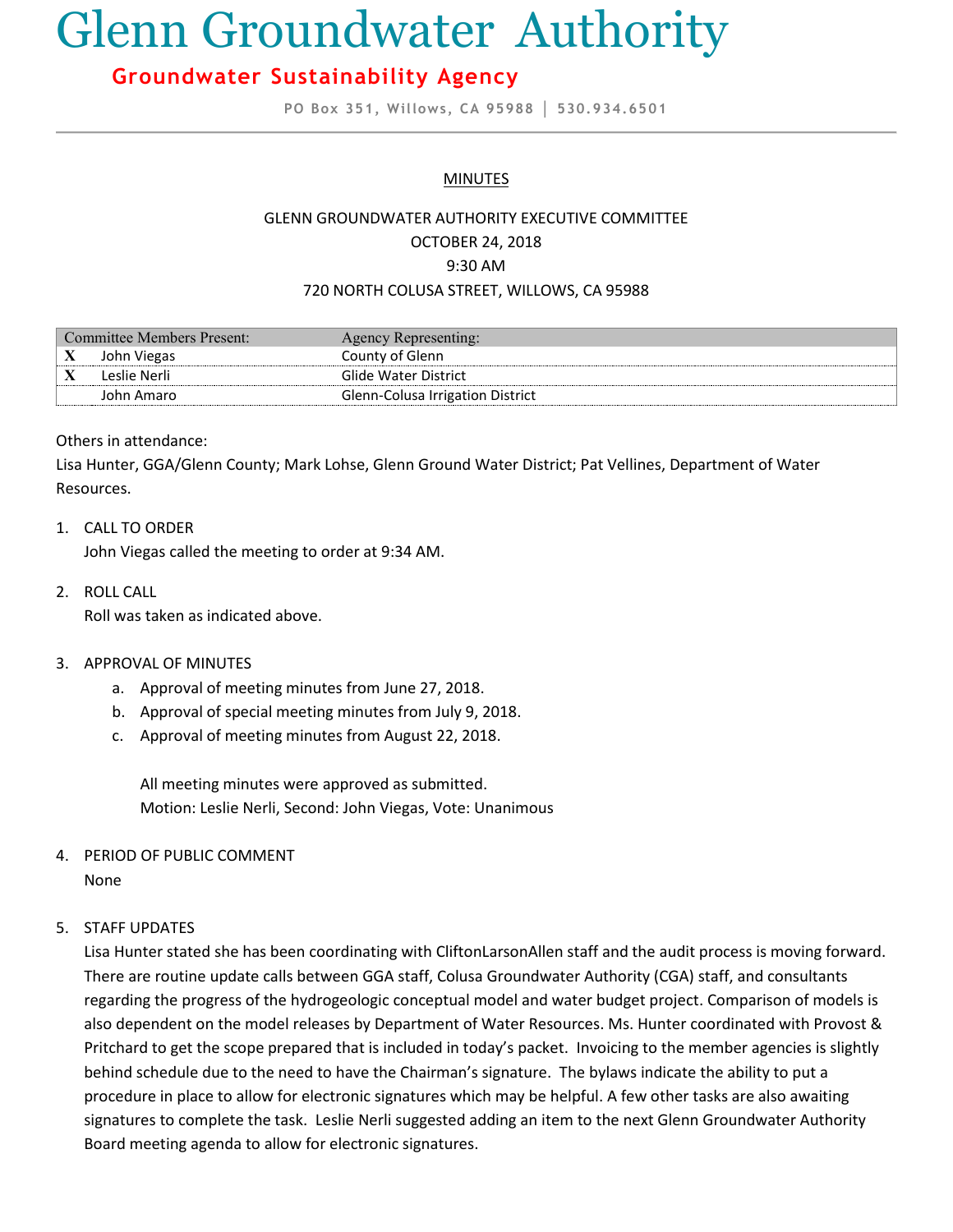- 6. DEVELOPMENT OF AN AGREEMENT WITH COLUSA GROUNDWATER AUTHORITY TO DESCRIBE COOPERATION BETWEEN THE AGENCIES
	- a. Discuss development of Agreement with Colusa Groundwater Authority describing cooperation.
	- b. Provide direction to Program Manager as necessary.

Lisa Hunter reviewed the draft agreement, which included comments from previous meetings. Ms. Hunter worked with Ms. Kincaid to develop the current iteration of the MOU and it is ready to be forwarded to the CGA Executive Committee for review and comment. Ms. Hunter reiterated there is potential for acreage changes due to submitted basin boundary modification requests. Special project agreements can be drafted if a project benefits one agency significantly more than the other. The section referencing the cost to each agency will remain highlighted for further discussion.

There was a motion to forward the draft MOU to the CGA Executive Committee for review and comment.

Motion: Leslie Nerli, Second: John Viegas, Vote: Unanimous

# 7. ANNUAL AUDIT SERVICES

- a. Discuss Engagement Letter and Client Portal Agreement provided by CliftonLarsonAllen.
- b. Authorize Chairman to execute the Engagement Letter.
- c. Authorize the Program Manager to sign the Client Portal Agreement.
- d. Provide direction to Program Manager as necessary.

The GGA Board previously gave authority to the GGA Executive Committee to negotiate a contract with CliftonLarsonAllen to provide annual audit services to the GGA. Valerie Kincaid reviewed the Engagement Letter and Client Portal Agreement and provided comments, which are included in the meeting packet. CliftonLarsonAllen agreed to the suggested changes.

There was a motion to authorize the Chairman to execute the Engagement Letter and authorize the Program Manager to sign the Client Portal Agreement as presented.

Motion: Leslie Nerli, Second: John Viegas, Vote: Unanimous

# 8. LONG-TERM FUNDING

- a. Discuss scope and fee estimate provided by Provost & Pritchard to complete all necessary tasks to prepare for and implement a Property-Related Fee Assessment for Water Service consistent with the process of Colusa Groundwater Authority.
- b. Consider providing a recommendation to the Board to:
	- i. Engage with Provost & Pritchard to negotiate a contract to provide services to complete all tasks necessary to prepare for and implement a Property-Related Fee Assessment for Water Service OR